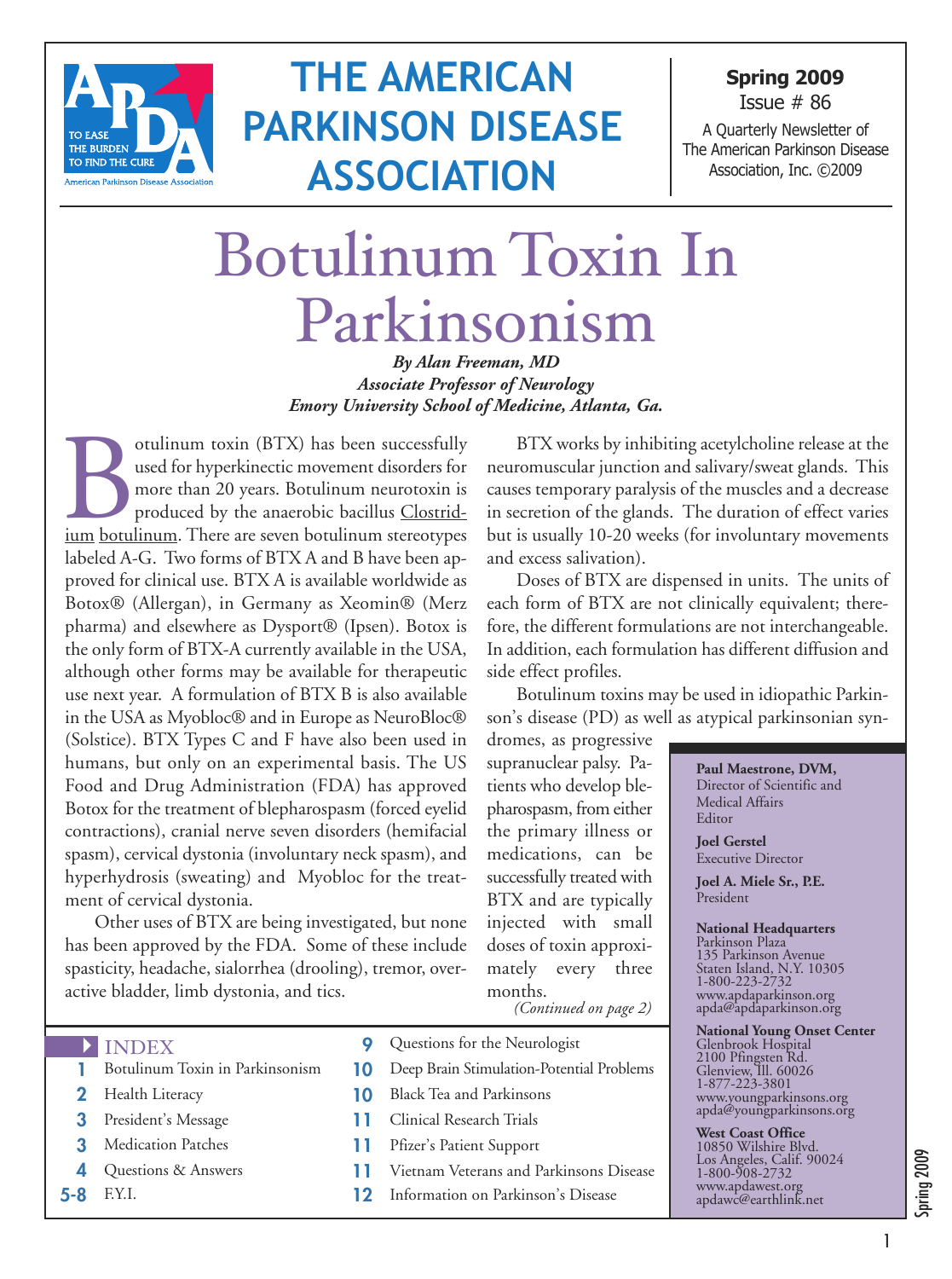#### Botulinum Toxin in Parkinsonism *(Continued from pg. 1)*

Drooling can be a major problem with advanced PD. Both Botox and Myobloc have been successfully used in this condition. Myobloc may have an advantage, with its side effect of dry mouth, seen when used to treat cervical dystonia. We were recently involved in a Myobloc sialorrhea study for PD, and preliminary results look very promising.

Botulinum toxin can also be used in cervical dystonia in patients with progressive supranuclear palsy, and in limb dystonia with PD and parkinsonian syndromes.

#### Health Literacy in the Elderly

According to the US Department of Health, the elderly are less likely than younger populations to have a proficient level of health literacy.The 2003 Health Literacy Component of the National Assessment of Adult Literacy (NAAL) showed that over one-quarter of adults age 65 and over had "below basic" health literacy.There is evidence that inadequate health literacy is linked to all-cause mortality among the elderly.

NAAL groups adults into four performance levels:

• Below basic – A person can understand no more than the most simple and concrete skills. Thirty million adults were found to have below basic health literacy; 7 million of these were unable to answer the simplest of questions and were nonliterate in English.

• Basic – A person can perform the skills necessary for simple and everyday activities. Forty-seven million adults were found to have basic health literacy.

• Intermediate – A person can perform the skills necessary for moderately challenging activities. One hundred and fourteen million adults were found to have intermediate health literacy.

• Proficient – A person can perform the skills necessary for more complex and challenging activities needed to manage health and prevent disease. Twenty-six million adults were found to have proficient health literacy.

• Only 12% of adults had proficient health literacy, in other words nearly 9 out of 10 adults may lack the skills needed to manage their health and prevent disease.

*Abstracted from the 2007 National Healthcare Disparities Report Agency for Healthcare Research and Quality, Department of Health and Human Services USA*

This includes the "dystonic clenched fist" in the upper extremity and foot inversion or toe flexion/extension in the lower extremities.

Once the FDA approves new uses for BTX, it will be much easier to get reimbursement from Medicare and insurance companies. Hopefully it will be in the near future.

*Note: This article was adapted from one published in the APDA Atlanta, Ga I&R Center newsletter, Winter/ Spring 2009.*

#### Mediterranean Diet and Parkinson's Disease

The review of 12 studies evaluating overall mortality in relation to adherence to a Mediterranean diet showed beneficial role of this diet on cardiovascular mortality and the incidence of cancer, of Alzheimer's disease and of Parkinson's disease, a 13% decrease for this disease.

These results seem to be relevant for prevention of major chronic diseases.

#### Nicotine and Parkinson's Disease

According to recent studies, published by the Parkinson's Institute, nicotine may be of therapeutic value in Parkinson's disease. Epidemiological studies show an inverse correlation between the use of tobacco and Parkinson's disease. Several studies also suggest a symptomatic effect of nicotine in Parkinson's disease, although such effect is small and somewhat variable.

Data in nonhuman primates show that nicotine decreases levodopa-induced dyskinesias, a debilitating side effect that develops in the majority of patients on levodopa therapy.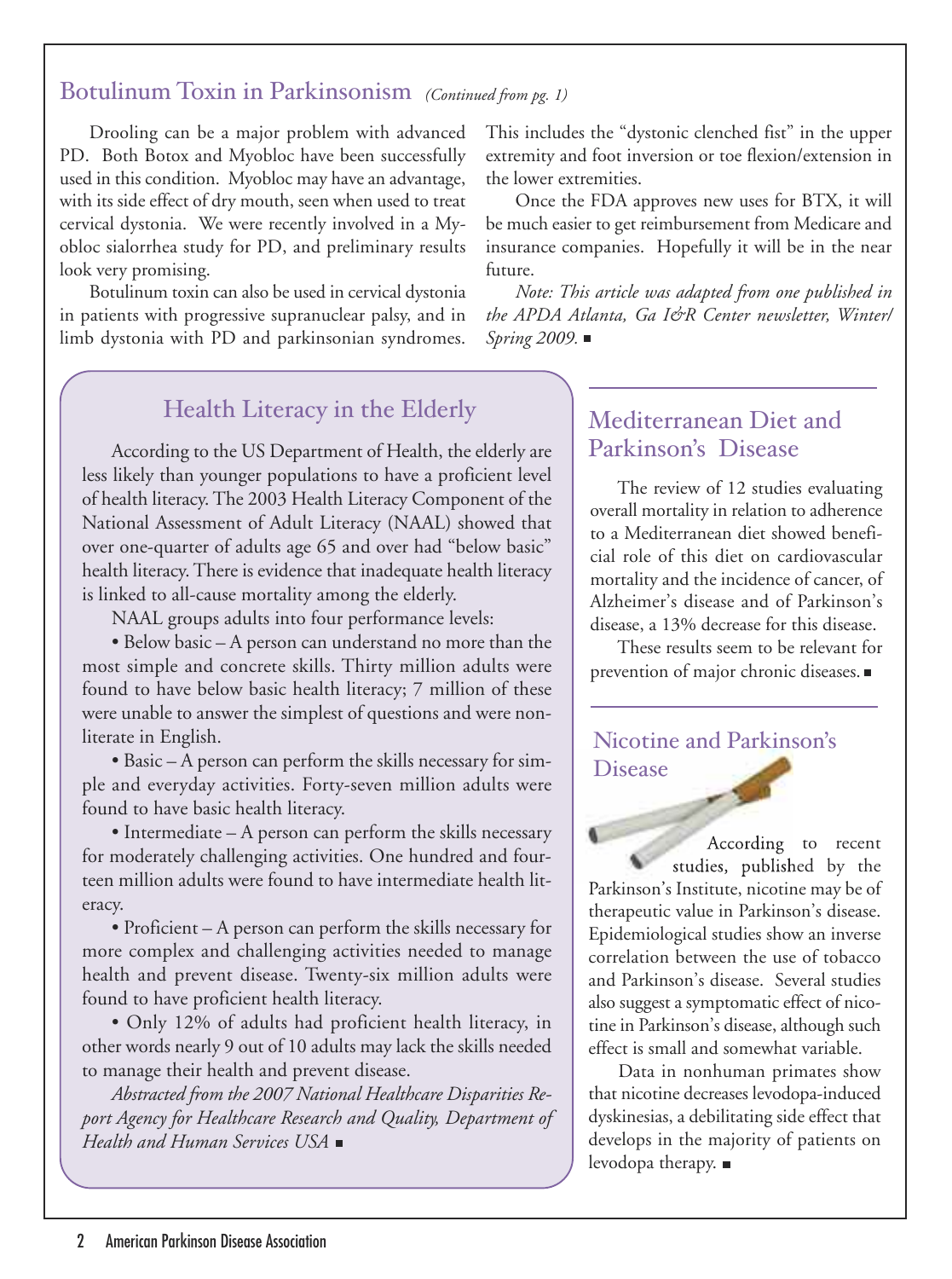#### PRESIDENT'S MESSAGE



Psychologists tell us that there is a common recurring dream some people experience. They are being chased by a threatening force and

whenever they think they have outrun or outsmarted that threat, they turn around and it is behind them and the flight begins all over again.

I think many of us feel just that way right now.

For eight years research that might benefit Parkinson's and other diseases and conditions was limited on ideological grounds by government ruling. Now that the federal government has lifted that ban, financial reasons are impeding the flow of corporate and private dollars.

People cannot contribute to a cause unless they have something to contribute, and no one expects a contribution in lieu of someone eating or paying the rent. In times such as these, however, giving is often curtailed not because of need, but because of fear of the future.

## Dear Reader:

For people with PD and other diseases, however, research for a cure is the only hope.

We are grateful that our supporters are making it possible for our continued funding of nine centers for advanced research, medical student summer fellowships, Cotzias fellowships and Divoisin grants during these difficult financial times. We will be funding \$1.5 million in research next year while other organizations and indeed, prestigous foundations and corporations have been forced to eliminate and even repeal some awards.

APDA is determined also to meet its mission of patient support. We may be forced to tighten in some areas – we hope temporarily – but we will continue to provide Information & Referral Centers and support groups, free educational materials, programs and patient/caregiver support.

And with a little help from our friends and supporters, we will outrun and outsmart this threatening force called Parkinson's disease once and for all.

Sincerely, Joel A. Miele Sr., P.E. President

MEDICATION PATCHES AND MRI By: Lauran Neergaard – Associated Press

Need an MRI scan? Tell the doctor if you use <sup>a</sup> nicotine patch or any other medication patch, or you'll risk <sup>a</sup> burn during the MRI.

Patches that deliver medications slowly through the skin are becoming more popular, from over-thecounter nicotine patches to prescription patches that deliver estrogen, pain medication, Alzheimer's or Parkinson's drugs, even an anti-nausea drug for chemotherapy patients.

The Food and Drug Administration just discovered that some of these patches are missing <sup>a</sup> safety warning about MRI compatibility.

More than <sup>a</sup> quarter of the 60 different drug patches sold contain traces of aluminum or other metals in their backing, the part that makes them stick to

the skin, estimated Dr. Sandra Kweder, the FDA's deputy drug director.

The affected patches contain just enough metal to conduct electricity,



meaning <sup>a</sup> patch worn during an MRI scan can overheat and cause <sup>a</sup> skin burn similar to <sup>a</sup> bad sunburn.

The FDA issued a public warning on notifying the healthgiver about any medication patches, so he/she can decide which should be removed before an MRI, how long before the scan, and when it can be reapplied.

"If there is any uncertainty, just don't wear it in the machine," Dr. Kweder said. "It's just the smart thing to do." $\blacksquare$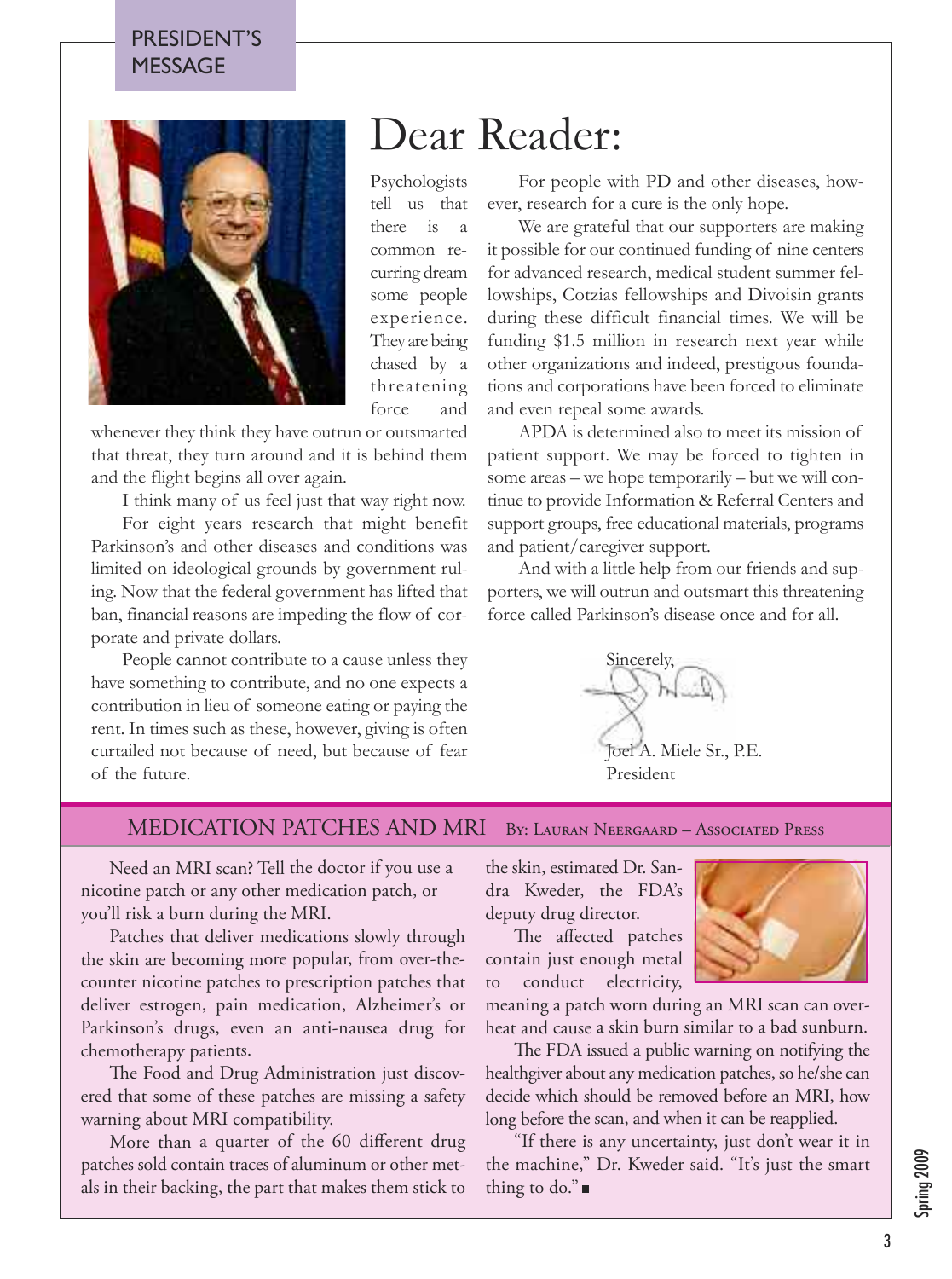QUESTIONS & ANSWERS

Q. My wife who was recently diagnosed with Parkinson's, also has diabetes. She takes Sinemet 25/100 for her Parkinson's and it seems to us that medication has increased her blood sugar. Her GP just increased her Lantus Solostar from 30 to 35 units daily in trying to decrease her sugar readings. The change has been minimally effective and it seems her sugar readings are still high and undulating. We recently had to reduce her Sinemet from 1 tab 3 times per day to ½ tab 3 times per day because she tended to sleep all day at the higher level. Her hand tremors have returned at an acceptable level at the lower dosage, but she is still too sleepy during the day after sleeping well all night. Is there any information available regarding the combination of Parkinson's and diabetes which might help both her neurologist and her general practioner?

A. There is no effect of Sinemet on raising or low-<br>ering blood glucose levels. There is no association of diabetes and Parkinson's disease. Having said that, I have seen patients with diabetes and PD develop "off" periods in which blood levels of L-Dopa and glucose fall, I always tell patients with diabetes and PD to assume that they are hypoglycemic during such an attack so as not to confuse hypoglycemia with the "off" period from having too little Sinemet. Insulin does increase the penetration of dopamine into the neurons and that is why patients with PD find that they get an additional boost from their PD meds after eating sweets. In terms of the sedation – you do have a problem if such a tiny dose of Sinemet (1/2 of a 25/100 tablet) produces excessive sedation; you can try Sinemet CR 25/100 as this would have a smoother onset, or you can give the Sinemet closer to bedtime as long as it does not make her dream. The sedation may be due to diabetes with



**Associate Professor of Neurology New York University, New York University of Nevada, Las Vegas N.Y. Institute of Technology, Old Westbur<sup>y</sup>**

fluctuating blood glucose levels and low blood pressure.

Q. I am particularly interested in the possibility of me getting Parkinson's. My mother and my uncle (my mother's brother) both suffered from Parkinson's. I have been told that it is not hereditary but there is a propensity to get the disease.

A. Young onset (under 40 years old) patients<br>with Parkinson's disease have the greatest inheritance factor with up to 50 percent of those patients carrying the defective genes for the regulation of transportation of dopamine in the neuron (parkin). However, up to 20 percent of older onset patients may have another gene defect that affects how the mitochondria respond to stress (LRRK2). In general, if you have a parent and a sibling with Parkinson's disease, your risk is almost 25 percent for developing PD.

Q. What exercises, diet or other methods can I do to help me from getting Parkinson's disease? Now my hands tremble a great deal. This was how my mother started.

A. There is no proven way to prevent the onset or<br>slow the progression of Parkinson's disease, but I would take antioxidants including Selegiline or Rasagiline, Coenzyme Q-10, anti-inflamatory agents like Ibuprofen, and continue to eat a healthy well-balanced diet, exercise and try to reduce stress as much as possible. Your tremor may not be a resting tremor; most likely it is an action tremor not associated with any other neurological problems (essential tremor). Your mother may have had a similar tremor for many years before developing a resting component of that tremor and bradykinesia, ie. Parkinson's disease.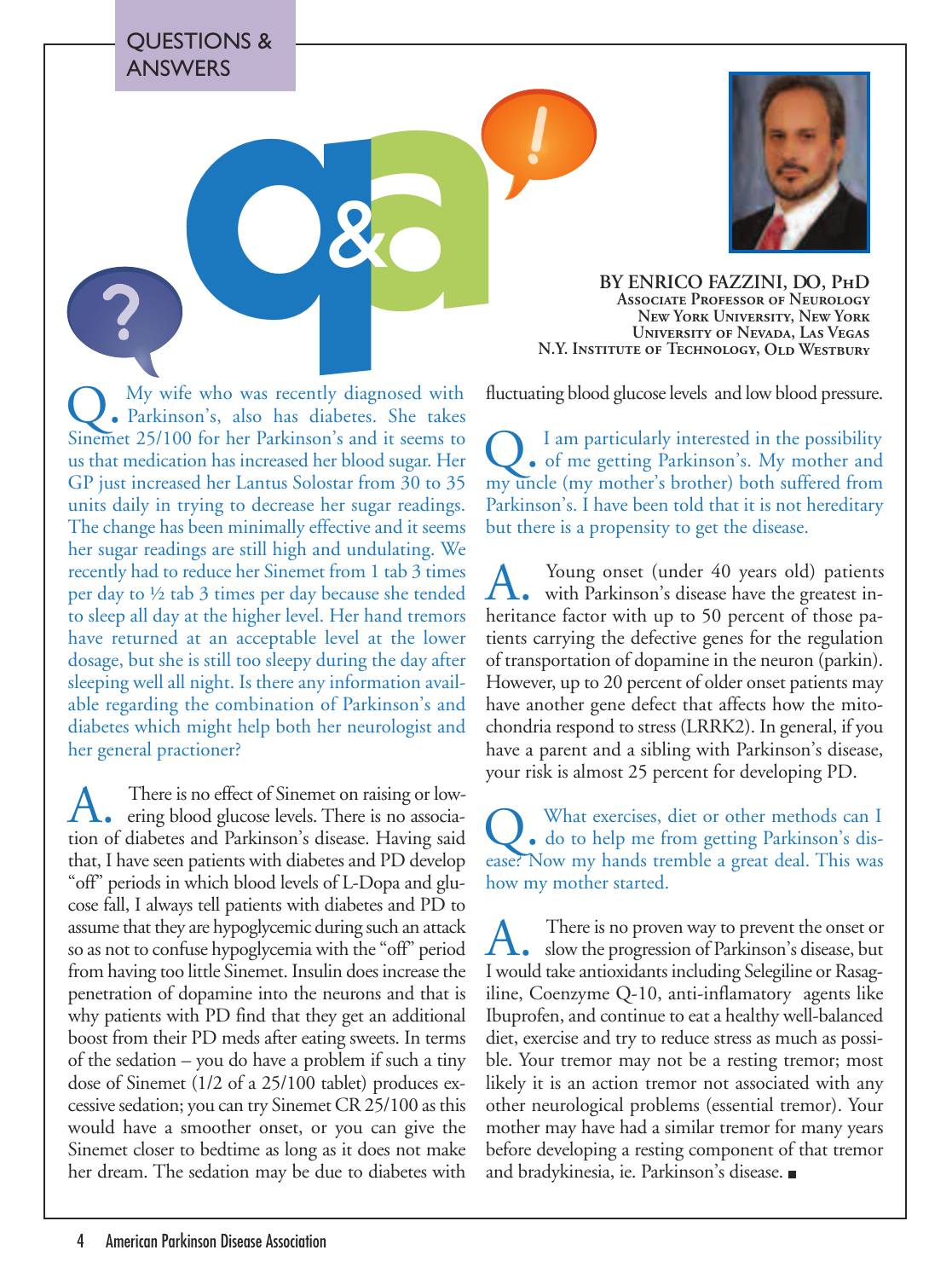#### BY K.G. WHITFORD

## **Meet Jacob I. Sage, MD APDA Scientific Advisory Board Member**

It is not common for a medical researcher to spend an entire career at one institution, but Jacob I. Sage, MD is not a common scientist and physician.

Neurology professor and director of the UMDNJ-Robert Wood Johnson (RWJ) Medical School, Dr. Sage was born, raised and attended high school in the Garden State, leaving only to earn his bachelor's degree at the University of Chicago and medical degree from the University of Pittsburgh. Additional postgraduate training took him to Yale-New Haven Hospital in Connecticut, Temple University Hospital in Philadelphia and Cornell Medical College in New York City, but then he returned home where he has worked for more than 29 years.

It was not just homesickness that kept him at RWJ; it was there that he met and began to work with Dr. Roger Duvoisin, who pioneered the association of genetics with Parkinson's disease and was one of the team at RWJ that discovered the presence of Alpha-synuclein in the disease.

"These were truly revolutionary breakthroughs," Dr. Sage says.

He is the vice chairman of APDA's Scientific Advisory Board, director of its Center for Advanced Research at RWJ, and serves as the Information & Referral Center's medical director. He has been recognized for his service to APDA and honored by the Dystonia Medical Research Foundation, the American Academy of Family Physicians

and twice received the Neurology Resident Teaching Excellence Award.

While focusing on his research, which has brought \$4.5 million to the school in



Dr. Sage

research grants, education is also a major part of his personal mission. Under his sponsorship, six RWJ Medical School graduates completed postdoctoral fellowships, among them Dr. Rocco DiPaola, who is in private practice as a movement disorder specialist in southeastern N.J. and Dr. Machteld Hillen, an associate professor on the UMDNJ-New Jersey Medical School faculty in Newark.

But the doctor's research isn't limited to levodopa and dystonia. He has a green thumb that he puts to work in his one-acre vegetable garden, and he and a neighbor will be experimenting with 40 different varieties of heirloom tomato seeds this summer. (Ed. note: It won't receive grant funding, but we hope to give a report on their success in our Fall Newsletter.)

Dr. Sage and his wife, Cynthia, have three daughters, Naomi and Rebecca, who have completed their studies and Abigail, who is following in dad's footsteps as a premed student at Rutgers University.

## **Awareness in April**

Last month was Parkinson's Awareness Month, and APDA's Chapters and Centers rose to the task arranging for legislative proclamations, sponsoring educational programs and accomplishing media placements across the country. As of mid-April 14 state and 25 city and local proclamations were issued.



*Connie Srote and Nita Heap listen as Mayor R. Bruce Boyer, left reads his proclamation for Parkinson's awareness in Brunsfel, Texas*



*Dallas Mayor Tom Leppert, left, poses with members of the Dallas Chapter and I&R Center at Baylor Hospital following his proclamation. With him, from the left, are Dr. Madhavi Thomas, I&R Center medical director, chapter president David Blaylock, coordinator Keesha Paul, and national board first vice president Fred Greene.*

Spring 2009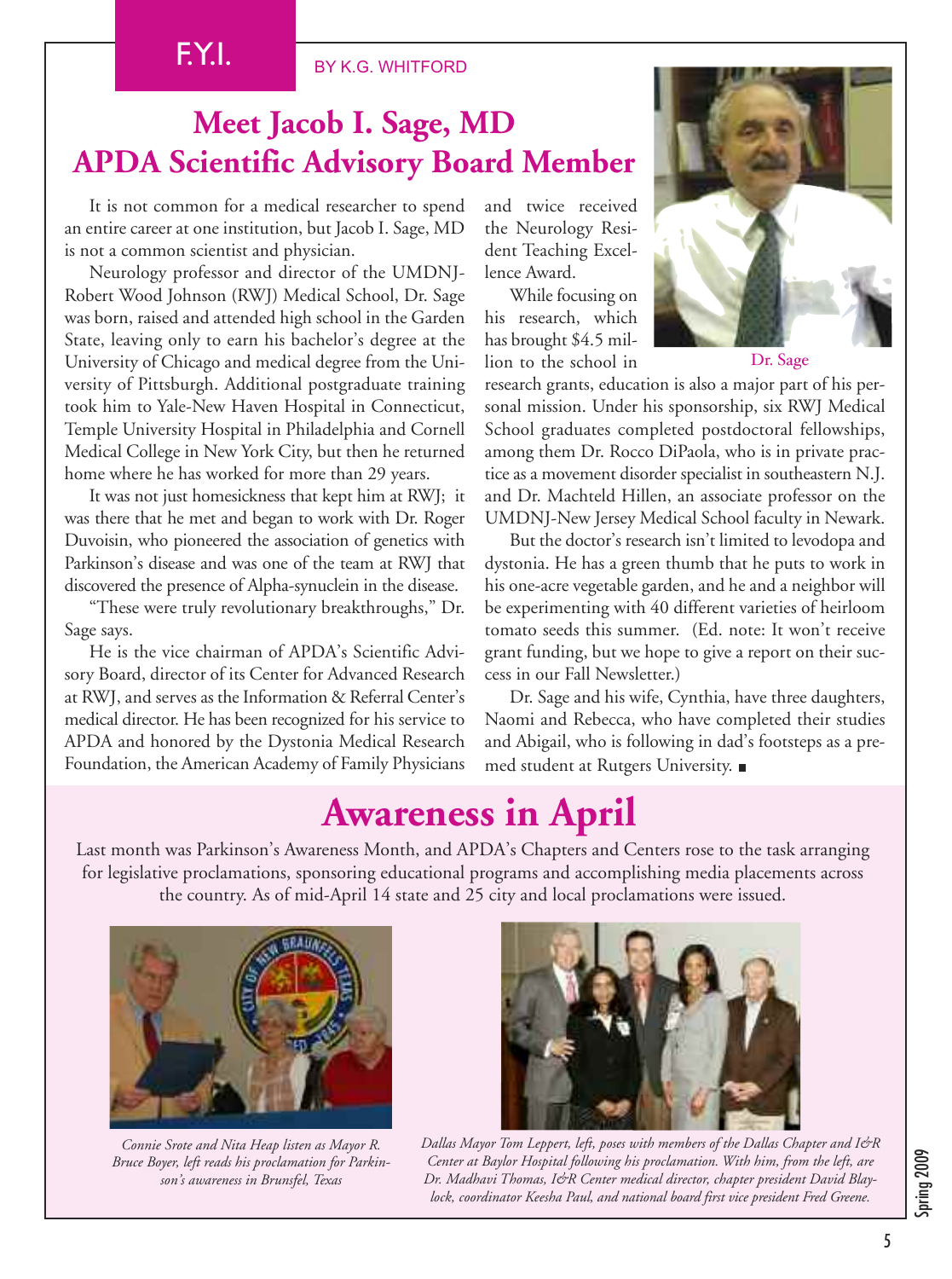#### IN THE WEST

April is especially important for people with, and people associated with Parkinson's disease, but their needs and support are year-round. Jo Bidwell's 15 years of service in western Texas and eastern New Mexico were recently acknowledged with a \$2,000 contribution in her honor by the Amarillo Support Group. "We have reaped great rewards from her efforts," noted its letter. In addition to her work as the Lubbock, **Texas** Information & Referral Center coordinator, Jo has been a member of South Plains College's science faculty for more than 20 years and is the busy mother of a daughter Lara, a high school junior, and son, Josh, a University of Texas junior.

#### IN THE SOUTHWEST

**Nevada** I&R Center coordinator Jeri Giallanza convened three experts from different fields for a comprehensive workshop addressing "Aging, Dementia and Law." Neurologist Charles Bernick, MD, certified elder law attorney Kim Boyer, and geriatric care manager Mary Shapiro spoke last month in Las Vegas. "Living with a chronic illness can make an individual and his/her family feel helpless," said Ms. Shapiro, "but knowledge is power, and the more you learn to listen, face your fears and ask tough questions, the stronger you are."

The **Arizona** chapter's spring conference, "Power Over Parkinson's", attracted more than 300 people, and no wonder, with its array of experts. Journalist and producer of PBS's "My Father, My Brother and Me," David Iverson, was the keynote speaker, and the program included a potpourri of topics including research updates, politics and medicine, tips for living with PD, and yoga laughter. Last month the Green Valley/Sahuarita support group sponsored a research fundraiser, give "Parkinson's the **SAC**" – mentally **S**timulated, physically **A**ctive, and Socially **C**onnected.

#### IN THE NORTHEAST

The Central Susquehanna Valley **Pennsylavnia** Support Group started the year with a successful deep brain stimulation lecture by Kelly Conderfer, MD, at the Geisinger HealthSouth Rehabilitation Hospital in Danville. The only admission the group sought was in



*Dr. David Rintell, right, a clinical psychologist at Brigham and Women's Hospital in Boston, answers a participant's question after his address "Resilience and Parkinson's" at last month's New Jersey's "Living Well With Parkinson's" spring conference.*

collecting recipes for a cookbook fundraiser.

**Maine's** annual Parkinson's Awareness Conference continues to grow in its seventh year.The full-day event in South Portland had a varied program including speakers addressing deep brain stimulation, research and surgical updates, non-motor issues, and workshops on finding community resources and PD and the workplace. Author Janet Edmunson was the keynote speaker.

Maureen Chamberlain, the **New Hampshire** Chapter president led a candlelight vigil at the State House in Concord, following Gov. John Lynch's proclamation.

#### IN THE NORTH

I&R Coordinator Paulette Olsen reports a busy April schedule throughout the state of **Minnesota** that included a visit to the Capitol, free screenings, a conference in Duluth and public forum in Northfield, and she is now gearing up for the spring conference June 6. "Parkinson's: Early and Late, Anticipating an Unknown Journey" will take place at the Radisson Hotel in Roseville. Paulette can provide details at paulette.olsen@allina.com.

#### IN THE SOUTH

Scarlet O'Hara may have been clever turning draperies into a gown during the Civil War, but the innovative APDA Gulfport **Mississippi** Support Group has done her one better in an economic downturn. Janice Barnett offered the "Stamp Out PD" car magnets she received as awareness giveaways at the Mississippi *(Continued on page 8)*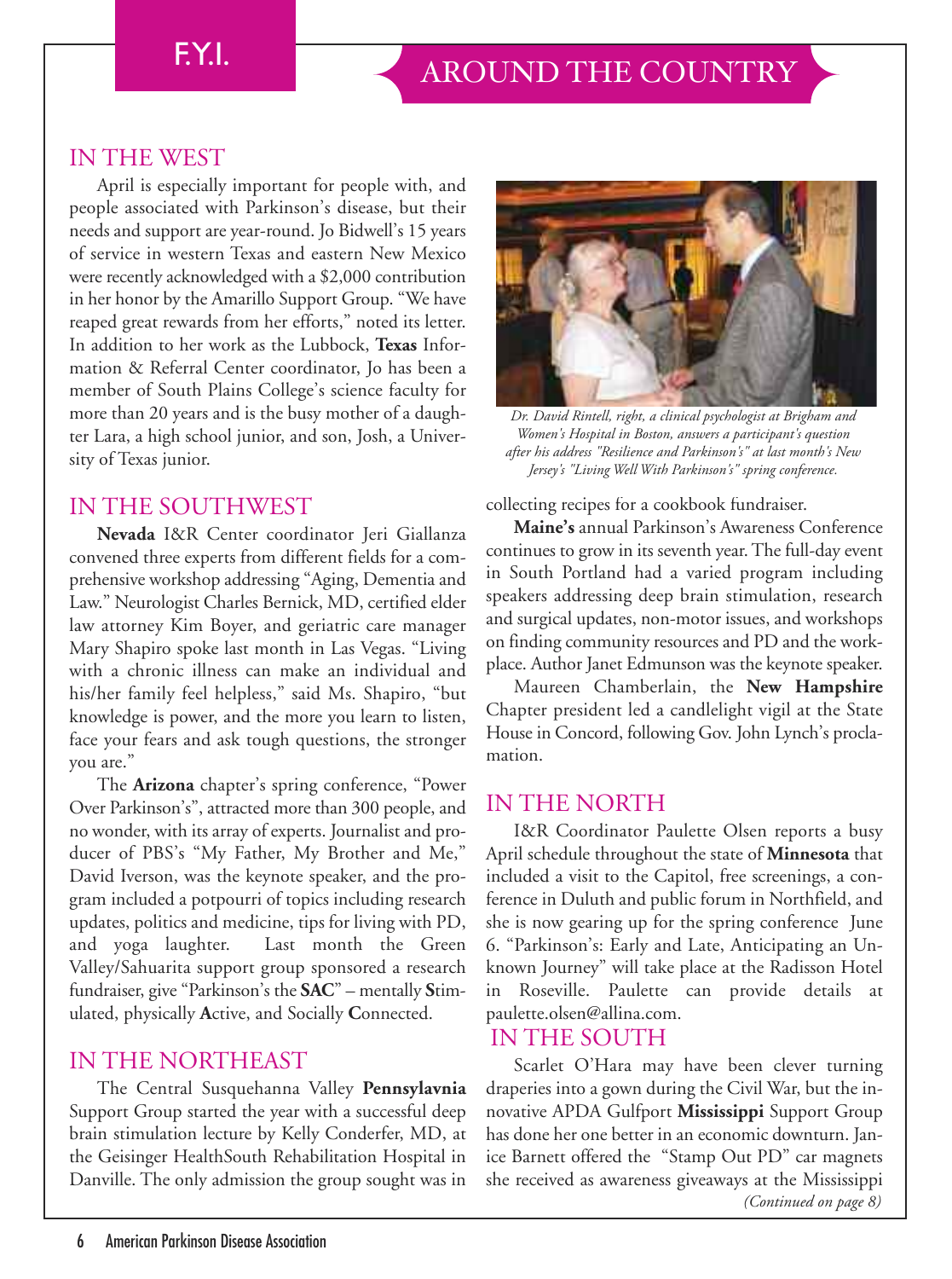## FYI.

## **Choosing Your Estate Executor**

#### **John Z. Marangos, Esq. APDA third vice president**

I t is widespread kn<br>how small an est.<br>will. Equally impo<br>executor of your will. t is widespread knowledge that everyone, regardless of how small an estate he/she will leave, should have a will. Equally important, however, is who should be the

Your executor is designated to marshal your estate's assets after paying any debts, taxes and other financial obligations, distribute those assets, and file an accounting with the court; in other words, someone you trust to carry out your wishes on your behalf.

Being designated an executor is both an honor and a responsibility. Depending on the complexity of the estate, it can involve a lot of time and expertise, especially if it involves a business and/or investments.

The executor is a fiduciary role and is accountable to the beneficiaries so that the estate is disposed of in their best interests.

For example in today's financial environment, an executor would not be accountable for a sharp decrease in a stock portfolio, but if he/she took the assets to Atlantic

City, gambled to increase them and lost, the executor would be liable.

While an executor's compensation can range from 2 to 5 percent depending on the net assets, a very large or complex estate can demand considerable time and work.

This compensation is subject to income tax. Where the executor is also a beneficiary, he/she often waives compensation allowing for a larger distribution that is not taxable.

Most people choose to have a spouse or adult child as an executor, there should always be at least one alternate named. If there is uneasiness in choosing among children, people may ask their attorney or accountant

to assume the role.

Should you want to include a not-for-profit organization, it is recommended that you verify the legal identity of that entity. A large national organization may have offices, branches or chapters in different states. Also, if you wish a specific program to receive your gift, such as for research, education, or patient support, be certain that you restrict your gift accordingly. The executor may know what you wanted, but unless it is stated in your will, the gift will be given to the organization for its general operations.

When deciding upon an executor, it is important to ask two questions: does this person know my wishes; and, is he/she willing to undertake the responsibility of carrying them out?

Once that decision is made, you should review your will whenever there is a life change such as a marriage or divorce, birth, death or retirement, and, in general, every 10 years to be certain that your wishes haven't changed and your executor is still able and willing to serve as such.



Spring 2009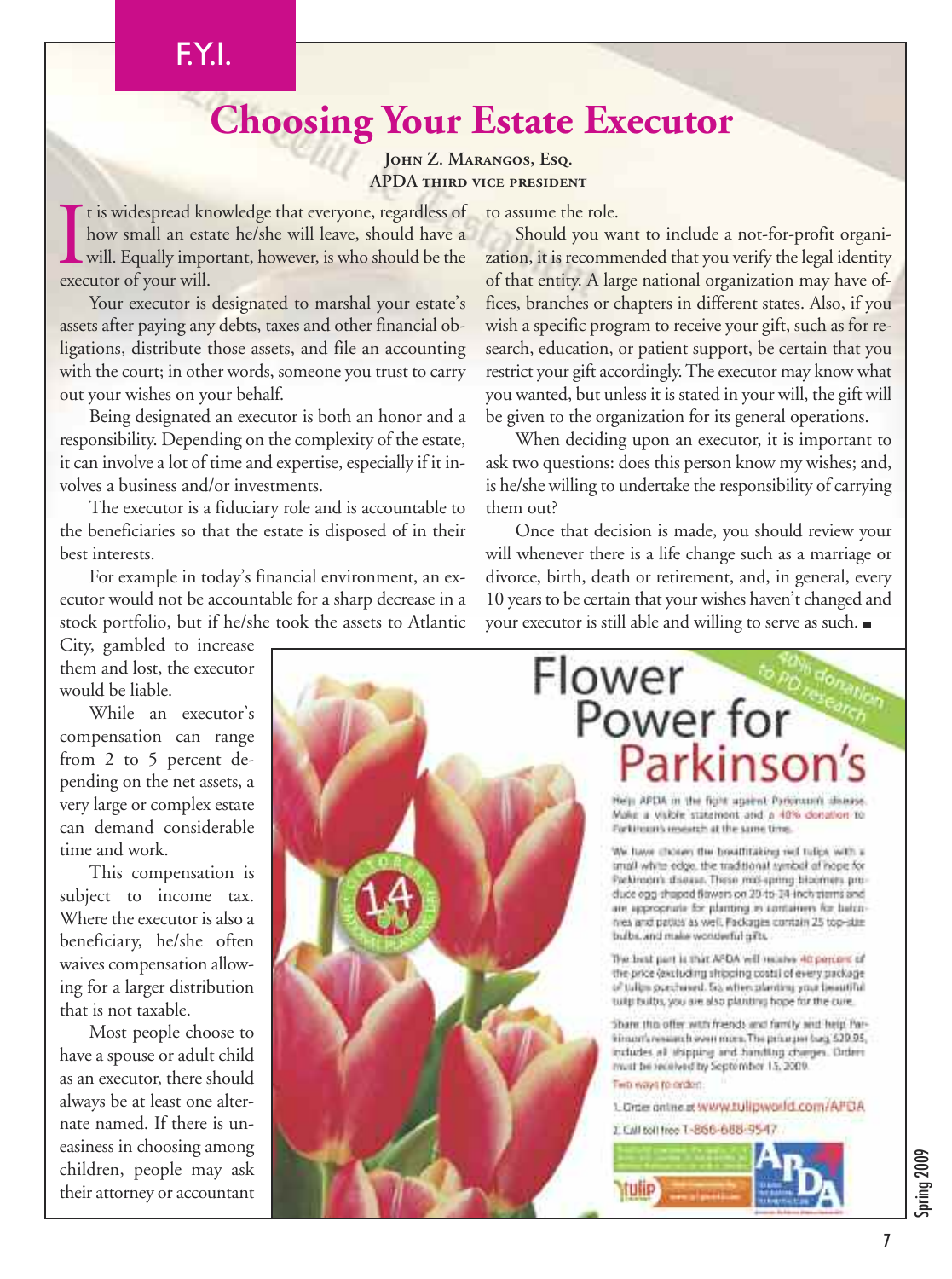#### YOUNG ONSET

 $\circlearrowright$  $\approx$ NER

**By Julie Sacks Director, APDA National Young Onset Center**

### **Disability NOT Diagnosis**

People often have the misconception that disability entitlement is based on a diagnosis. This is not the case. While the Social Security Administration ("Administration") requires that an individual have a severe medically determinable impairment, what is most important is the limitation that the impairment imposes.

The Administration recognizes that Parkinsonian Syndrome is degenerative and progressive in nature. It, however, also recognizes that many people who have Parkinsonian Syndrome do work and can maintain a work schedule for many years following a diagnosis. The Administration must determine at what point a person becomes vocationally disabled. Essentially, the Administration will grant benefits when an individual is unable to complete a normal workweek because of his/her symptoms.

The Administration uses many tools to make such a determination.

First, it will examine a claimant's medical records for clinical and laboratory evidence indicating disability. The Administration will see if the records indicate rigidity or tremors, which interfere with fine and gross manipulation or gait and station. It may also look to see if there is any cognitive impairment evidenced in the medical documentation.

Second, the Administration may request an opinion from a treating physician as to an individual's limitations and capabilities.

Third, the Administration, at its own initiative and cost, may send an individual to a consultative examination with a doctor for an evaluation of limitations.

Finally, the Administration may solicit the help of a vocational expert to determine whether an individual can maintain employment in spite of his/her limitations. This is just some of the analysis that goes into determining whether an individual is capable of working. It is, however, illustrative of the Administration's reliance on limitations, opposed to a diagnosis, in determining disability. While the diagnosis is important, a diagnosis alone will not entitle a person to disability benefits.

#### Around The Country *(Continued from page 6)*

statewide support group meeting in Hattiesburg to friends for a \$5 Chapter donation. Ed Ouimette from the Gulf Coast group had a similar thought but didn't specify a donation amount and received checks in the \$20 range. In all, the chapter realized almost \$200 – pure profit from giveaways! The chapter is sponsoring a regional conference June 20 in Greenwood, Miss. with Ronald Pfeiffer, MD, John Norton, MD, and the Rev. Susannah Grubbs Carr. Patsy Cline imitator Naomi Barnette will provide the entertainment. And, if that isn't varied enough, there is an optional cooking class June 19.

## **APDA and NPF Collaborate to Offer First Joint Young Onset Conference**

APDA, which sponsors the only national young onset center addressing the needs of young people with PD and their families, and the National Parkinson Foundation (NPF), which has sponsored national young onset conferences for six years, have joined forces. This first-ever cosponsored young onset series will be in Dallas Oct. 23 and 24, 2009, with three more programs in other parts of the country to be scheduled during 2010.

Joel Gerstel, APDA executive director, and Joyce Oberdorf, NPF president and CEO, announced the series in March.

The Dallas conference, "Choices and Connections," will include a live Webcast to extend its audience reach to as many patients as possible.

Each program in the series will combine the latest information about the science of the disease and medical updates, with panel discussion about work/disability issues, managing stress and relationships, and how to deal with the strain of being a caregiver.

The \$30 registration fee will include all conference materials, a welcoming reception, continental breakfast and lunch. More information is available on APDA's Young Onset Center's Web site, *www.youngparkinsons.org*.

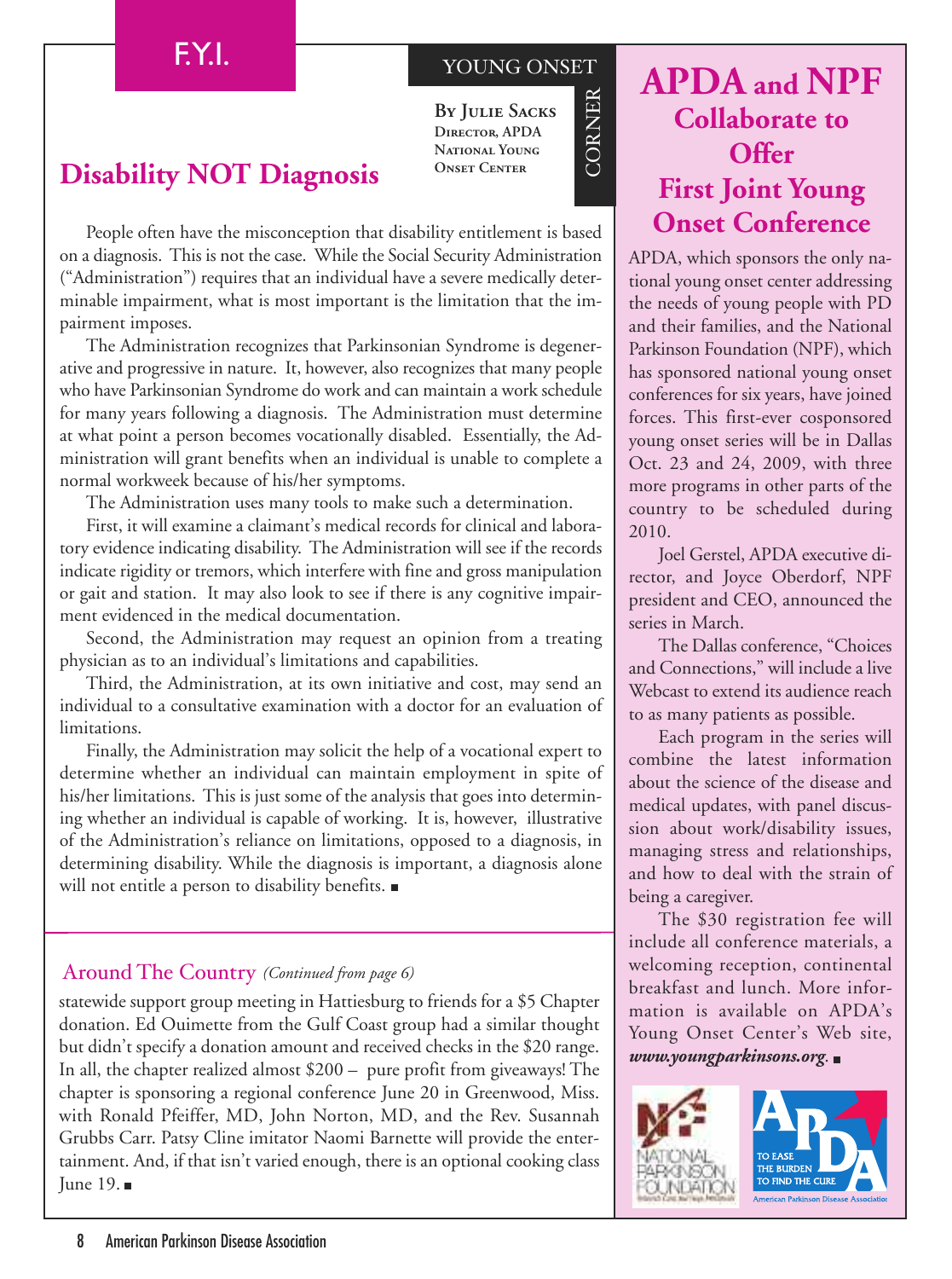

If you have recently received a new diagnosis of Parkinson's disease (PD), you have a lot of homework to do. Although the emotional side of you will want to ignore or minimize the illness, the intellectual side of you should tackle it head-on. In fact, taking control of your PD can help you deal with the emotional stress.

PD is a complicated illness. It eventually may affect many parts of the brain. Even at the point that the classic clinical symptoms such as slowness, stiffness and tremor first appear, there is evidence that the disease has already affected many lower parts of the brain that control such functions as mood, smell ability, blood *pressure, bowel function, bladder function, erectile function and sleep.*

So here are a few questions to ask your neurologist over the course of the first two or three visits. At this stage of PD, visits should occur no less frequently than every two or three months in order to allow you to ask *questions of the doctor even if no medication is required.*

#### *Could this be a different Parkinsonian condition that is treated differently than PD or may even be curable?*

Treatable conditions that can mimic PD include multiple, tiny strokes, the effects of drugs such as certain anti-nausea agents or tranquilizers, normal-pressure hydrocephalus, masses such as tumors or blood clots, and a rare hereditary condition called Wilson's disease.

#### *What is causing the symptoms?*

Your neurologist should explain our current knowledge of what is making brain cells malfunction or die off in PD and where.

#### *Are there any dietary recommendations?*

Dietary manipulations can help avoid the constipation that can result both from PD and from some of its medications.

#### *How long before I experience some disability?*

This will be a gradual process that will depend not only on your response to medication, but also on what new medications will become available over the next few years. However, your neurologist can provide statistics based on past experience in large numbers of patients.

#### *How do I know when it's time to start taking medication?*

Neurologists differ on this issue. Some feel that med-

ication should start at the time of diagnosis, and others wait for important interference in one's daily activities. There are pros and cons for both views.

#### *Is PD hereditary?*

The answer is, "a little." Your neurologist should take a detailed family history. If you have any relatives with PD, the risk to your healthy siblings and children is greater than if you are the only one in your family with PD to date.

#### *Should I get a genetic test?*

There are commercially available tests for only two of the several known genes that can cause PD. These account for only a tiny fraction of all PD. You should discuss with your neurologist what you and your family would do with the knowledge that you carry one of these genetic defects, should the test be positive.

#### *What should I read to learn more about PD?*

There are several excellent books on PD for patients and their families. Your doctor may know one or two to recommend or may refer you to one or more of the national PD organizations, such as APDA, which have educational printed material that you can download or have mailed to you.

*is article was adapted from the APDA New Brunswick, N.J. APDA I&R Center Summer newsletter.*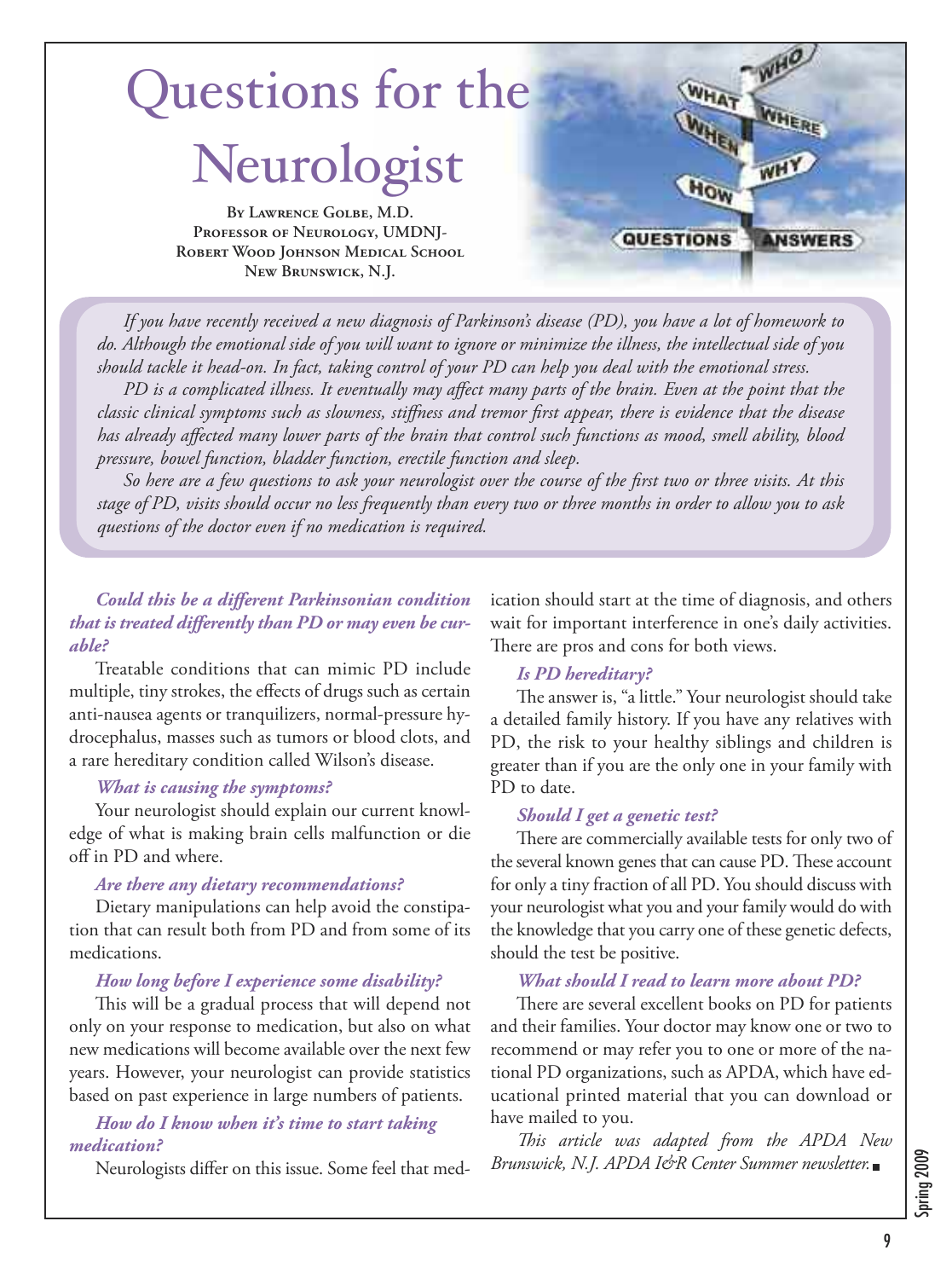# DEEP BRAIN STIMULATION<br>Potential Problems

**MAN** ichael Frank, Ph.D., an assistant professor of psychology and director of the Laboratory for Neural Computation and Cognition at the University of Arizona, led a research team that has psychology and director of the Laboratory for Neural Computation and Cognition at the University of Arizona, led a research team that has shed light on how deep brain stimulation (DBS) interferes with the brain's innate ability to deliberate complicated decisions. His collaborators included Scott Sherman, MD, Ph.D., and Johan Samanta, MD, faculty members in the department of neurology and directors of the APDA I&R Centers in Tucson and Phoenix, AZ.

When medicine fails Parkinson's patients, DBS often is the only step left for relief from symptoms. However, a troublesome downside is that DBS patients often exhibit compulsive behaviors that healthy people and those taking medication for Parkinson's can easily manage.

DBS implants affect the region of the brain called the subthalamic nucleus (STN), which also modulates decision making. "This part of the brain regulates the "hold-your-horses' signal," Dr. Frank said. "When you're making a choice between two or more conflicting options, normally your system says, "Hold on for a second. I need a little more time to sort this out."

The STN detects conflict between two or more choices and reacts by sending a neural signal to temporarily prevent the selection of any response. It's this response that DBS seems to interrupt. DBS acts much like a lesion on the subthalamic nucleus. Frank's hypothesis is that DBS would negate the "hold-yourhorses" response to high-conflict choices, and speed up the decision-making process, leading to impulsiveness.

The tendency toward impulsive behavior in Parkin-

son's patients is well documented but only dimly understood. How is the STN involved in decision making and why should things go awry when you stimulate it?

Dr. Frank noticed that patients taking medications did not learn from negative outcomes of their choices, which could be one explanation for why some patients develop gambling habits. If you learn only from positive outcomes but not from the negative, it could cause you to become a gambler.



"Whereas the DBS has no effect on positive versus negative learning, it had an effect on your ability to "hold your horses," so it was a disassociation between the two treatments which we think reveals different mechanisms of the circuit of the brain that we're interested in," Frank said.

*These findings were published on a recent issue of Science (vol. 318) and this article was adapted by APDA Coordinator Cynthia Holmes, Ph.D., from a news item which appeared in the Summer 2008 Issue of Parkinson: Participating in Progress, a Newsletter of the University of Arizona School of Medicine.*

## BLACK TEAAND PARKINSON'S DISEASE

A large study in Singapore showed that the use of black tea may decrease Parkinson's disease risk by almost a third.

In the study, people who drank the most black tea were 29% less likely to develop Parkinson's disease (PD), compared to the least enthusiastic black-tea drinkers. Al-

though the researchers were poised to credit the caffeine in black tea for the benefit, it turned out not to be so. Instead, it may be that black tea somehow affects estrogen levels in a favorable anti-Parkinson's way. Interestingly, green tea showed no protective effects against PD.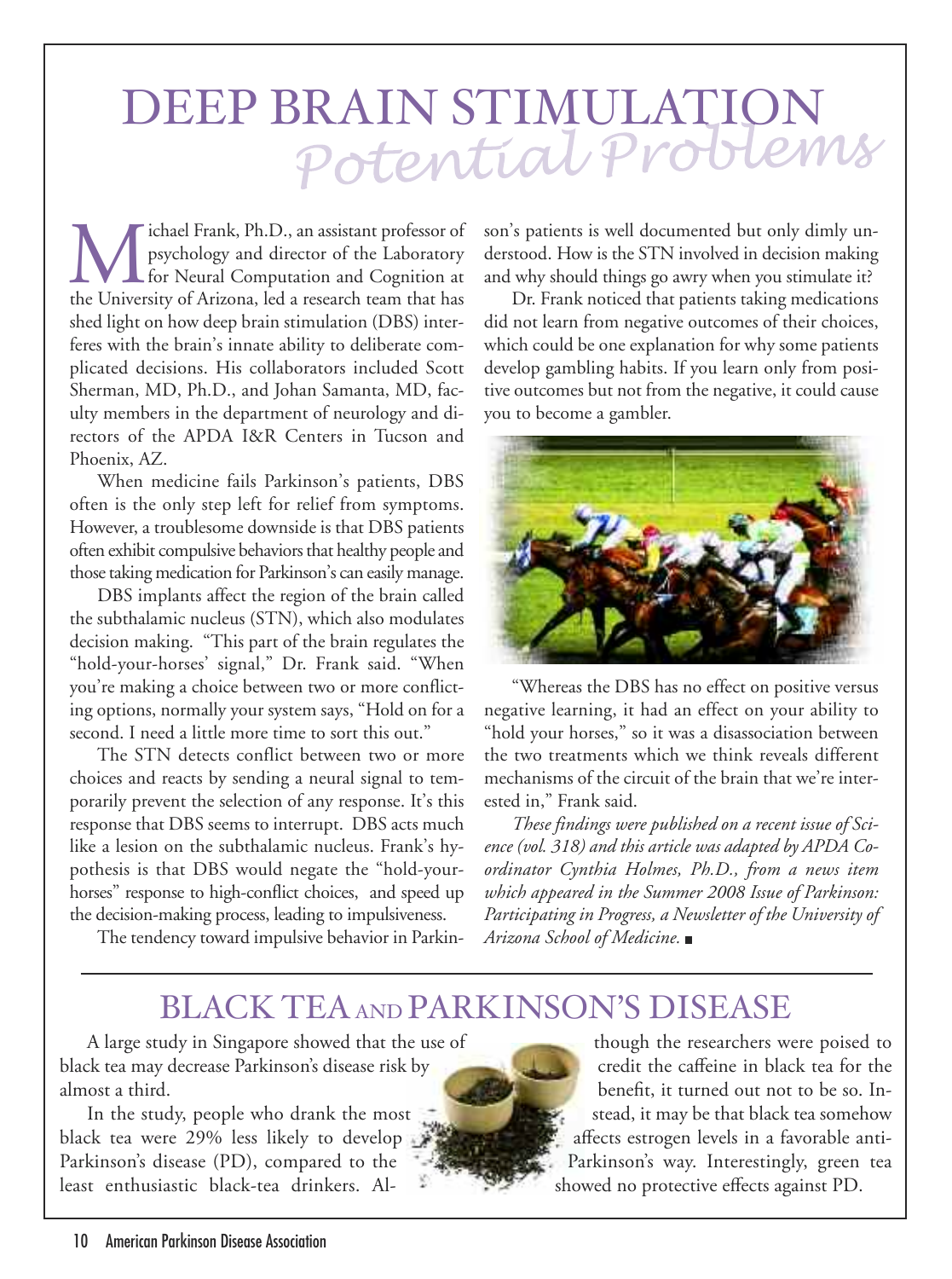## PARTICIPATING IN A CLINICAL RESEARCH TRIAL

#### *By Kristine Twomey RN, ANP-BC Coordinator APDA I & R Center in Neenah, Wis.*

People with Parkinson's disease (PD) and their caregivers often ask about clinical research studies that are being conducted in the area and how or if they may participate.

Deciding to become a participant in a clinical trial requires very careful consideration and through evaluation of the risks and benefits associated with a given protocol. Some of the questions that you should consider are here reviewed.

The first question to ask will be what are the benefits and more importantly, what are the risks involved with participating in the study.There is no study involving medications or surgery that is without risk and you need to decide what level of risk is acceptable.

Other questions to consider include:

1. What is the commitment and travel required to participate in the study?

2. What are the inclusion and exclusion criteria for participation?

3. Is there any compensation for time and/or travel expenses?

4. Will I be receiving treatment or is there a placebo also?

5. Who will be in charge of my care during this study?

6. How is safety protected during the study?

For more information about being a clinical trial participant *visit www.pdtrials.org* or *www.clinicaltrials.gov* and remember to speak with your healthcare provider.

## PFIZER'S PATIENTS SUPPORT

The number of Americans who are uninsured or underinsured continues to grow. In the months ahead, even more Americans may join this group as some lose their jobs and others see their benefits run out.

Through **Pfizer Helpful Answers®**, Pfizer provides medicines for free or at savings to uninsured people who qualify. Last year Pfizer provided nearly 1 million uninsured individuals with Pfizer medicines worth more than \$891 million.

**Connection to Care®**, which provides Pfizer

medicines for free to nearly 500,000 people each year now offer Hardship Exceptions for people with limited income who have prescription coverage, but who are facing significant financial or medical hardship so they may qualify to get their Pfizer medicines for free.

It has updated the **Connection to Care®** application, so that now is just one page. Patient proof-ofincome requirements have also been simplified.

Pfizer has updated its website *www.pfizerhelpfulanswers.com*, and now offer a section dedicated to the needs of community groups.

## VIETNAM VETERANS AND PARKINSON'S DISEASE

Chairman of the House Committee on Veterans Affairs Bob Filner reintroduced a bill that would grant service connection for Parkinson's disease for Vietnam veterans. H.R. 1428 would establish a presumption of service-connection for Parkinson's disease due to exposure to Agent Orange for Vietnam veterans afflicted with this condition.

Approximately 20 million gallons of herbicides were used in Vietnam between 1962 and 1971 to remove leaves and other vegetation that provided cover for enemy forces. Shortly following their military service in Vietnam, some veterans reported a variety of health problems and concerns due to exposure to Agent Orange or other herbicides and pesticides.

"Strong evidence has existed for decades to make the association link between exposure to Agent Orange and other herbicides and Parkinson's disease" stated Chairman Filner. "I believe we need to examine the disconnect between modern medicine and the current provisions which only allow service-connection for chronic conditions that manifest within one-year of service become evident. Modern science clearly establishes that the symptoms of these many degenerative diseases can take decades. Time is running out for many of our Vietnam veterans suffering from fighting for their lives everyday, uncompensated for their sacrifice."

The bill has been referred to the House Committee on Veterans Affairs.